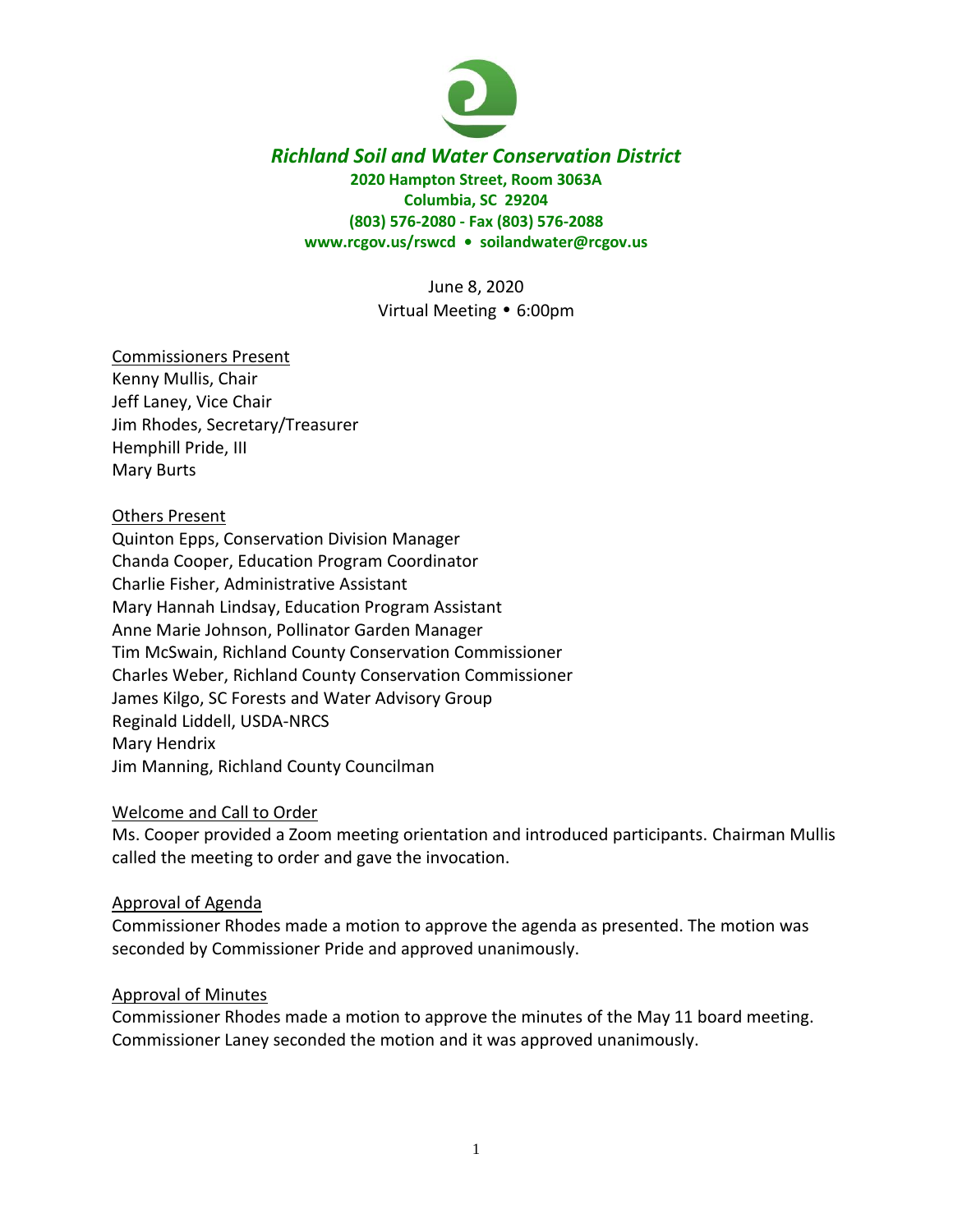## Special Presentation: SC Forests and Water Advisory Group

Mr. Kilgo is a representative of the SC Rural Water Association and is working to identify public/private funding that can be used to improve water quality and enhance water quantity by using forests and forest management as a tool. He has collaborated with other Soil and Water Conservation Districts (SWCDs)—notably the Kershaw SWCD—on water quality improvement projects in the past and is interested in becoming more involved in the Richland SWCD.

He provided information about the SC Forests and Water Advisory Group: a new collaborative advisory board comprised of statewide management-level and higher representatives of state agencies, NGOs, corporate partners, water utilities, and forestry organizations. The Advisory Group's goal is to use forests as a tool to answer statewide questions related to source water protection and water quality/quantity enhancement. The Advisory Group will meet quarterly, beginning this year, to identify and prioritize watersheds for funding. It will also host an annual Forests and Water Consortium Meeting to share the Advisory Group's recommendations with a wider audience and develop action items. Priorities include improving communications between the water and forest sectors in SC; prioritizing watersheds and identify appropriate funding mechanisms for water quality improvements; providing trainings to raise awareness among stakeholders about how forests can protect and improve water quality and quantity; and to create a business case for water utilities to invest in land protection and forest management. Mr. Kilgo will share a one-pager with the Richland SWCD explaining this new initiative.

## Financial Report

Commissioner Rhodes reported a starting bank balance of \$49,970.26, expenses totaling \$3,708.36, and an ending total of \$46,261.90. A separate mitigation bank fund contains approximately \$52K which must be held to cover future expenses related to the conservation easement.

### Affiliate Member Report

Commissioner Laney reported no new Affiliate Members have joined since the last meeting.

## Pinewood Lake Park Pollinator Garden

Ms. Johnson shared the latest "Buzz" from the Richland SWCD's Pollinator Demonstration Garden at Pinewood Lake Park. The Richland SWCD received a \$30K Urban Agriculture Conservation Grant from the National Association of Conservation Districts to revitalize a defunct raised bed community garden at Pinewood Lake Park in February of this year. Since the last Richland SWCD meeting, Ms. Johnson and her husband, Jim, have built and installed four bee nesting boxes and continued maintenance and irrigation work on existing beds. She showcased the floral diversity in the demonstration garden and explained how floral diversity contributes to insect diversity. Challenges in the Garden include voles, aphids, and spider mites. Over the summer, Ms. Johnson will complete the bee habitat beds and will begin collaborating with Richland County staff to design signage for the Garden. Publicity about the project is still on hold, pending a discussion with Richland County Councilwoman Chakisse Newton.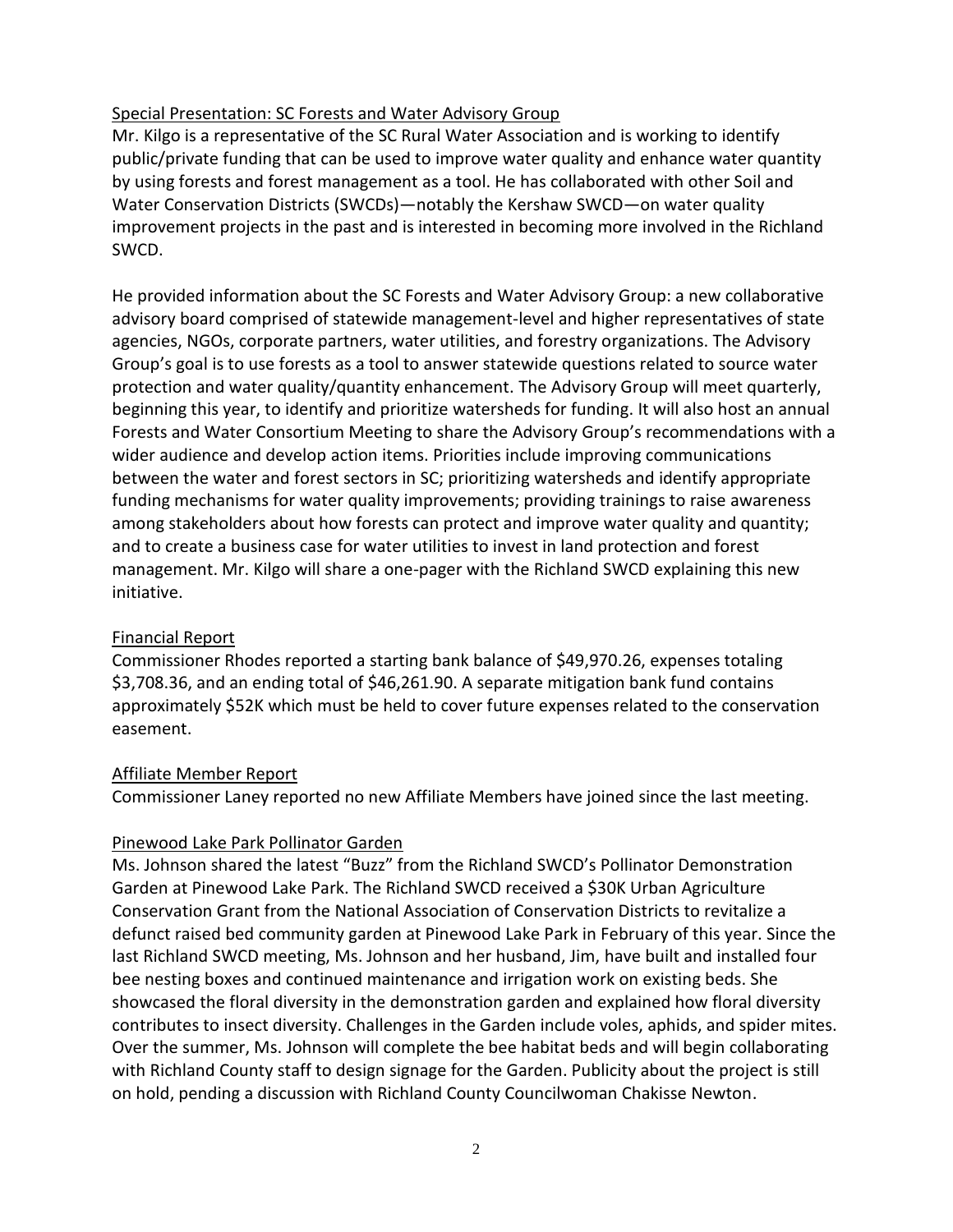# Conservation Division/Conservation Commission Manager Report

Mr. Epps reported the Richland County Conservation Commission (RCCC) has reviewed and provided comments to the Richland County Planning Division of the Community Planning and Development Department on the 600 page draft Land Development Code. It has also provided a second round of comments on the Community Development Block Grant draft mitigation plan; the RCCC is concerned with how projects were selected and how funds were allocated in the plan. The RCCC decided additional survey work is not needed to proceed with the Walden Pond modelling and feasibility study. The RCCC/Conservation Division is proceeding with a plan to purchase a tractor and implements for maintaining the roads and wildlife plots on the Mill Creek and Cabin Branch tracts; the process awaits Administrative approval. There is a treetrimming project at Pinewood Lake Park. Mr. Epps continues to follow the Fairfield County Wastewater Treatment Plant proposal; the June Environmental Planning Advisory Committee meeting was cancelled because the Preliminary Engineering Report has not been completed.

## Education Report

Ms. Cooper has developed a series of short Conservation Tip videos which are being shared on social media by the Richland County Public Information Office. Four have been released to date, on topics including Trash the Poop, pollinator conservation, and composting. She has also developed four educational videos for the Green Steps School program on topics including composting, vermicomposting, cover crops, and plants in every classroom.

Richland SWCD has requested \$5,810 of a one-year \$10,000 contribution agreement from USDA-NRCS via the SC Association of Conservation Districts. Funds are available to the SWCD for farm bill program outreach and related tasks. While COVID-19 interrupted the SWCD's planned workshops which would have fallen under this agreement, Ms. Cooper feels confident staff can complete the work to request the remaining \$4,190 in the three months remaining on the project.

Dr. Buz Kloot with the University of South Carolina approached Richland SWCD about partnering with him on urban agriculture conservation outreach on topics including soil health, turfgrass management, and integrated pest management. While the topic is a good fit for the Richland SWCD, particularly with the new Seed Sanctuary and Pollinator Demonstration Garden projects, Richland SWCD lacks the staff time, resources, and support to accept more new projects at this time.

Chairman Mullis explained Richland SWCD frequently receives project proposals because of our reputation and track record of success. However, the Richland SWCD is currently experiencing a poor relationship with County Administration which affects its ability to complete projects which benefit the citizens (and reflect well on Richland County Council and Administration). Chairman Mullis and RCCC Chair Carol Kososki met with Richland County Administrator Leonardo Brown recently to discuss these issues, including the lack of communication. Administrator Brown indicated he feels his staff *is* working with and communicating with the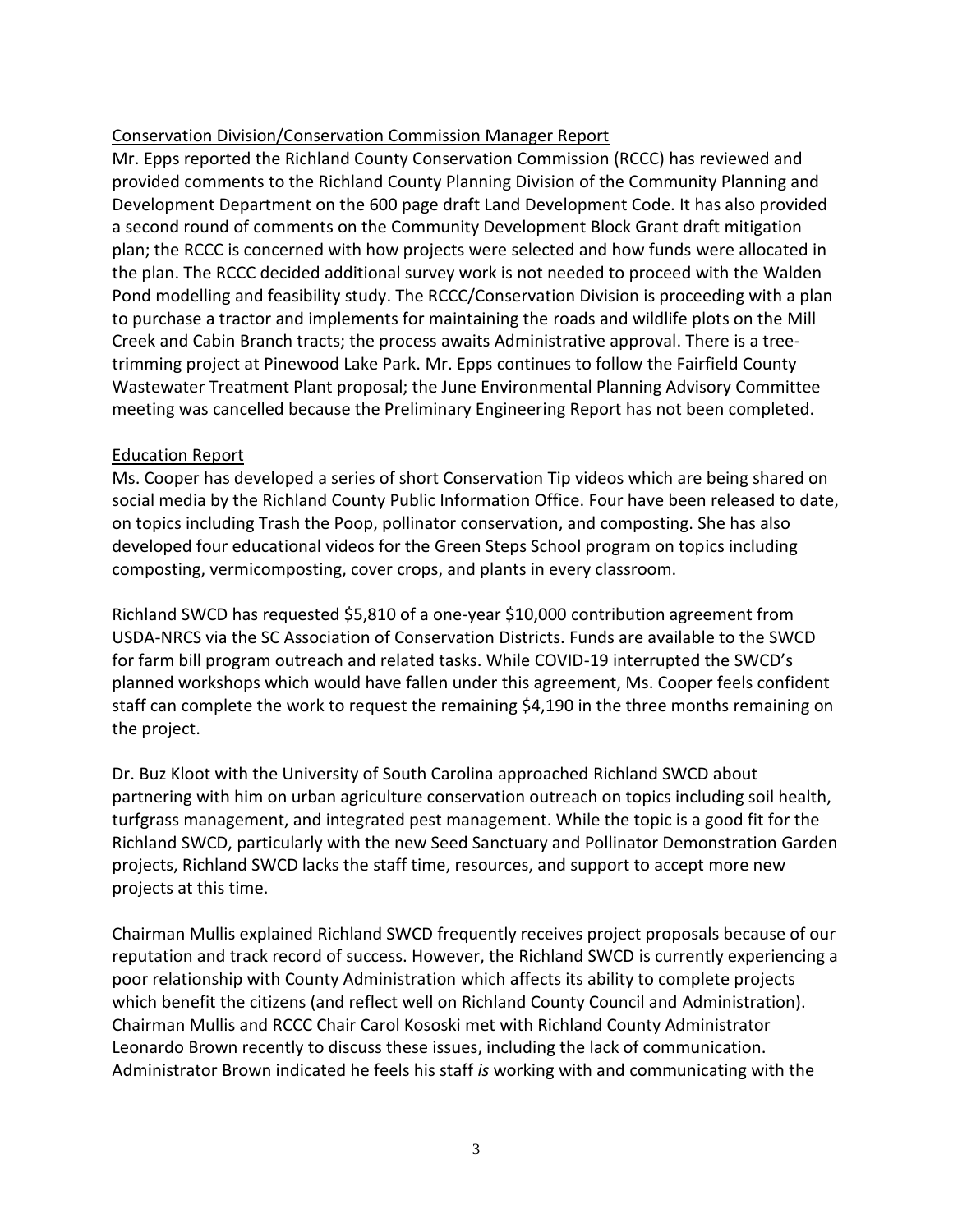Richland SWCD and RCCC but admitted he "has some work to do" to address the RCCC's and RSWCD's concerns.

Richland SWCD awarded seven Conservation Education Mini-Grants totaling \$4,500 in the 2019-2020 school year; many projects were completed before the end of the school year, but COVID-19 prevented some schools from completing their project work. In those instances, Ms. Cooper has provided a one-year extension on grant funds.

Each year, Richland SWCD recognizes one Richland County teacher as the local Conservation Teacher of the Year. The award would have been announced and presented in May, but due to COVID-19 and associated staff limitations, the award was not announced before the end of the school year. Ms. Cooper recommended holding the award and presenting it in August, once school resumes, to allow for maximum publicity for the teacher within his/her school and school district. Commissioners agreed.

Ms. Lindsay reported the Seed Sanctuary, which received one of four \$2,500 Friends of the National Association of Conservation District grants nationwide to launch, has received 1,860 requests for seeds. Requests have slowed since the initial announcement. To date, we have shipped 2,500 seed packets to >400 residents. Spring seed shipments have concluded and we will resume mailing seeds for fall planting in mid-summer. The biggest obstacle to the Seed Sanctuary program currently is the inability to host volunteer work sessions to pack seed. A thank-you card is included with each seed shipment that asks seed recipients to share photos of their gardens on social media using the hashtags #RCSeedSanctuary #ReseedRichland, and Ms. Lindsay showed a timelapse video one family created of their seedlings growing in upcycled milk cartons. ColaDaily highlighted the program in an Instagram post; this boost gained 40 new Instagram followers for Richland SWCD. This project has provided a huge boost in awareness of our organization and programs, and it has also increased our social media and e-newsletter following so that our future conservation messages will have a much wider audience.

More than 40 "Where Would We BEE Without Pollinators" poster contest entries were received, in spite of COVID-19 school closures and disruptions. Judges chose 17 winners in four grade categories, and staff posted these winners online and requested the public's help in selecting a "People's Choice Award." This resulted in a huge spike in audience engagement with Richland SWCD's social media presence.

The group discussed the importance of youth education and the power of youth programming to shape future leaders. Commissioner Laney shared a Richland SWCD Speaking Contest award he received as a youth commissioner in 1992, and Mr. Epps recalled remarks by SC Farm Bureau President Harry Ott emphasizing the importance of agricultural education opportunities for youth.

## NRCS Report

No report was provided by District Conservationist Emily Bonilla-Gonzalez, but incoming Assistant State Conservationist for Field Operations Reginald Liddell introduced himself and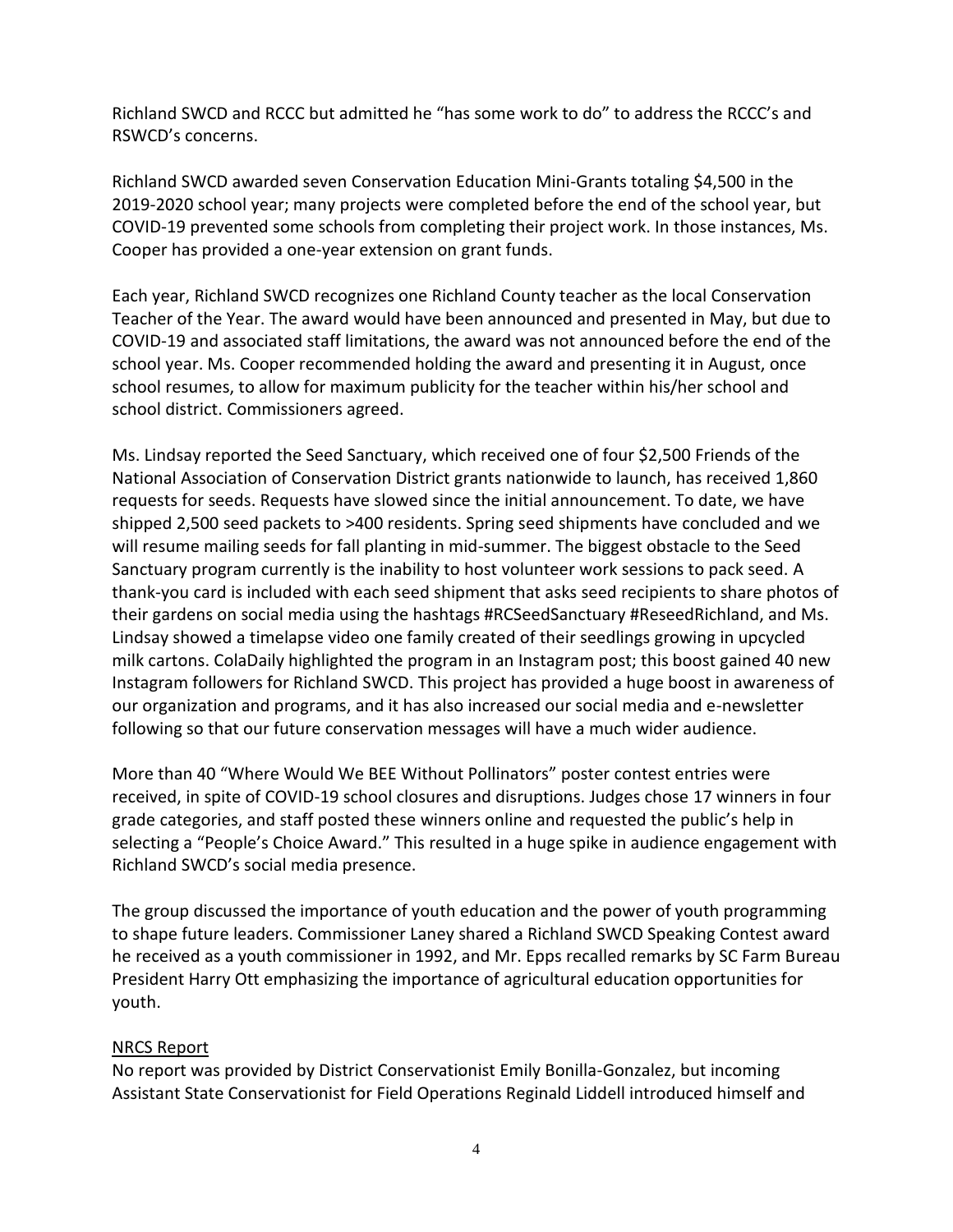stated he looks forward to working with SC SWCDs in coming months. Priorities will include increasing staffing in order to put conservation practices on the ground in SC.

## Strategic Plan Review/Update

Ms. Cooper has received input from Commissioner Laney RE: scheduling Strategic Planning sessions for the Richland SWCD. Strategic Planning will be completed in a series of three sessions, one per month, from 4:30-6:00pm. One of these meetings will include the FY21 budget work-session. Ms. Cooper asked Commissioner Laney to provide potential dates so she can share a Doodle poll with other Commissioners.

## Associate Commissioner Applications

Richland SWCD has received three applications from prospective Associate Commissioners: Tim McSwain, Charles Weber, and Mary Hendrix. Commissioner Laney made a motion to defer this action item until the next meeting; Commissioner Rhodes seconded the motion and it was approved unanimously. Mr. McSwain, Mr. Weber, and Ms. Hendrix all expressed their interest in serving.

## FY21 Budget

Due to COVID-19, staff have not had time to prepare the FY20 expense report or a program/budget proposal for FY21. However, two funding requests can be considered at present. Richland SWCD has been invited to participate in a fundraiser to purchase a mobile saw for the SC Forestry Commission, Forestry Association of SC, and SC Forestry Foundation to use in education programs. Commissioner Rhodes made a motion to contribute \$500 to the fundraiser; Commissioner Burts seconded the motion and it was approved unanimously.

Mr. Epps explained that Community Planning and Development Department Administrative Assistant Charlie Fisher, who currently provides staff support to the Richland SWCD, does not have a County-issued laptop computer and was therefore unable to perform most of her duties during the COVID-19 shutdown. Mr. Epps recommended the Richland SWCD purchase a laptop computer at a cost of \$1100 to allow Ms. Fisher to work remotely (as other staff members have been doing since March 20). Questions arose about how Ms. Fisher's reassignment out of the Conservation Division would affect her ability to work remotely; whether the RCCC would be willing to split the cost of the computer, since Ms. Fisher also provides staff support to the RCCC; why Richland County had not already equipped Ms. Fisher to work remotely; and whether there would be any issues with Richland County Information Technology or Administration in setting up the laptop. It is uncertain whether or how the County's remote work policy will change in the coming months, and whether Ms. Fisher's position will be approved for remote work access. Commissioner Rhodes made a motion to purchase the computer; Commissioner Burts seconded the motion and it was unanimously approved. The computer will be labeled "Property of the Richland SWCD."

## **Announcements**

Commissioner Burts thanked fellow commissioners for their assistance with getting signatures for her petition for candidacy; she has received nearly 150 signatures. Ms. Hendrix introduced